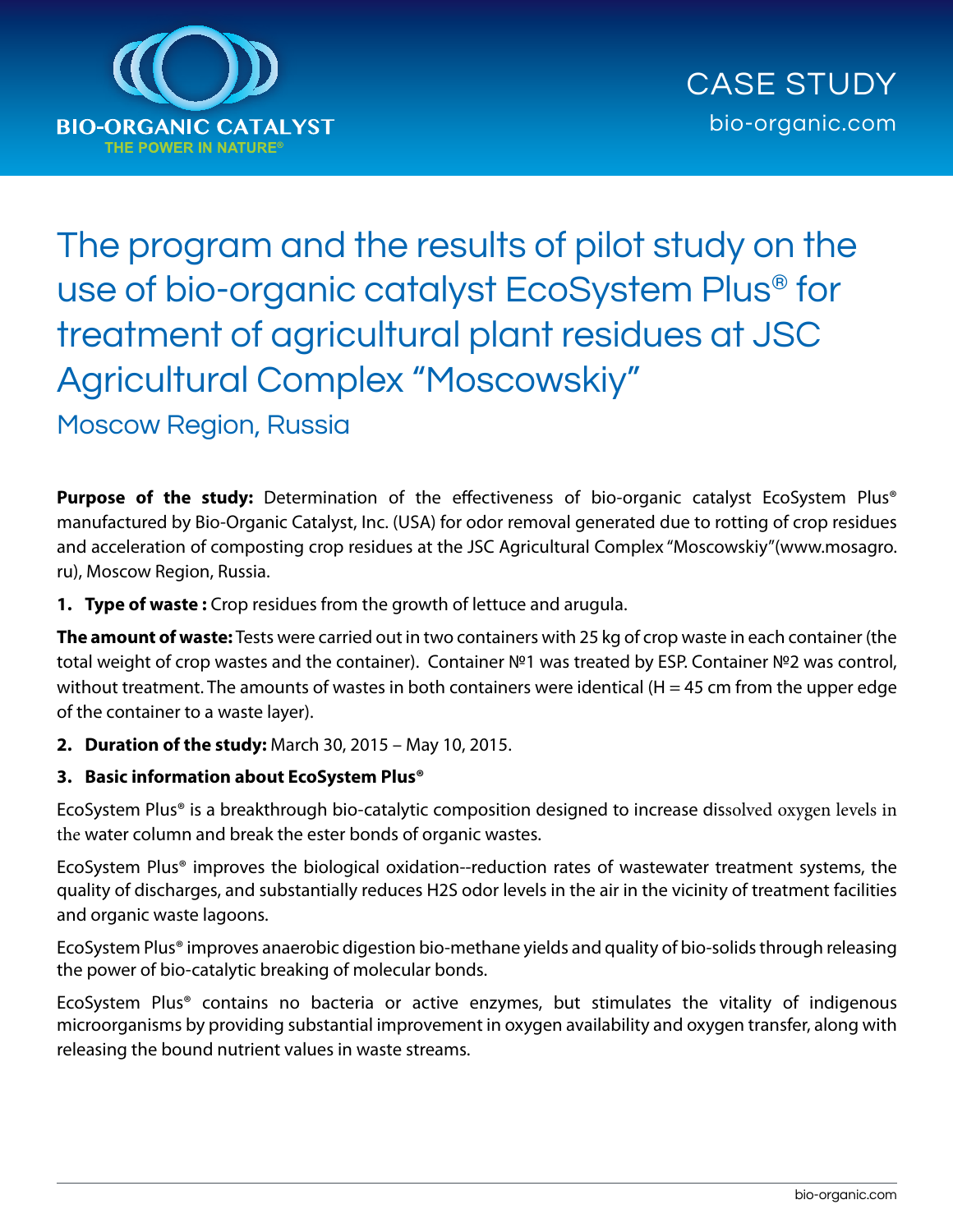# **6. Specification of EcoSystem Plus®**

EccoSystem Plus® is non-toxic, non-caustic, non-corrosive and safe to handle. The recommended shelf life is two years. The product can be stored at temperatures below 50 °C.

**Ingredients:** Water, bio-organic catalysts having high purity, produced from vegetable and mineral components, bio-surfactants.

**Warning:** Keep out of the reach of children. If the product from the package splashes into eyes, thoroughly rinse eyes with water.

#### **7. Testing program**

For testing of crop residues composting, it was recommended to use a composter, which can be either manufactured or purchased. Examples of composters are: a compost pit, a compost pile, or a compost wooden box. It is recommended that compostable waste is put in the composter with a layer no more than 15 cm deep. Too thick layer of waste will slow down the composting process and reduce the supply of oxygen into the layer of material to be treated.

For treatment of the crop remains, it was recommended to dilute ESP 50 times with water (temperature 20 - 25 ° C) immediately prior to use and to irrigate the surface of the material in the composter by abundant aerosol spray with parallel stirring to saturate the material to be treated with oxygen. The consumption rate of ESP will be determined by amounts of water required for fogging compostable material for maintaining of the moisture content of 50 - 60%.

The treatment with diluted solution of ESP (1: 50 dilution ratio) was recommended to conduct 4 - 6 times per composting cycle with stirring to ensure sufficient supply of oxygen and moisture into the layer of processed plant residues.

## **8. The results of the study**

#### Container №1

The treatment was conducted with ESP solution (for the first treatment, 100 ml of ESP were dissolved in 5 liters of water).

The treatment carried out by the method of irrigation. Frequency of treatment and measurements are indicated in the table below. In case of strong odor detection by visual inspection of the container 1, it was recommended to irrigate with an additional ESP solution with the same concentration.

(See Chart Below)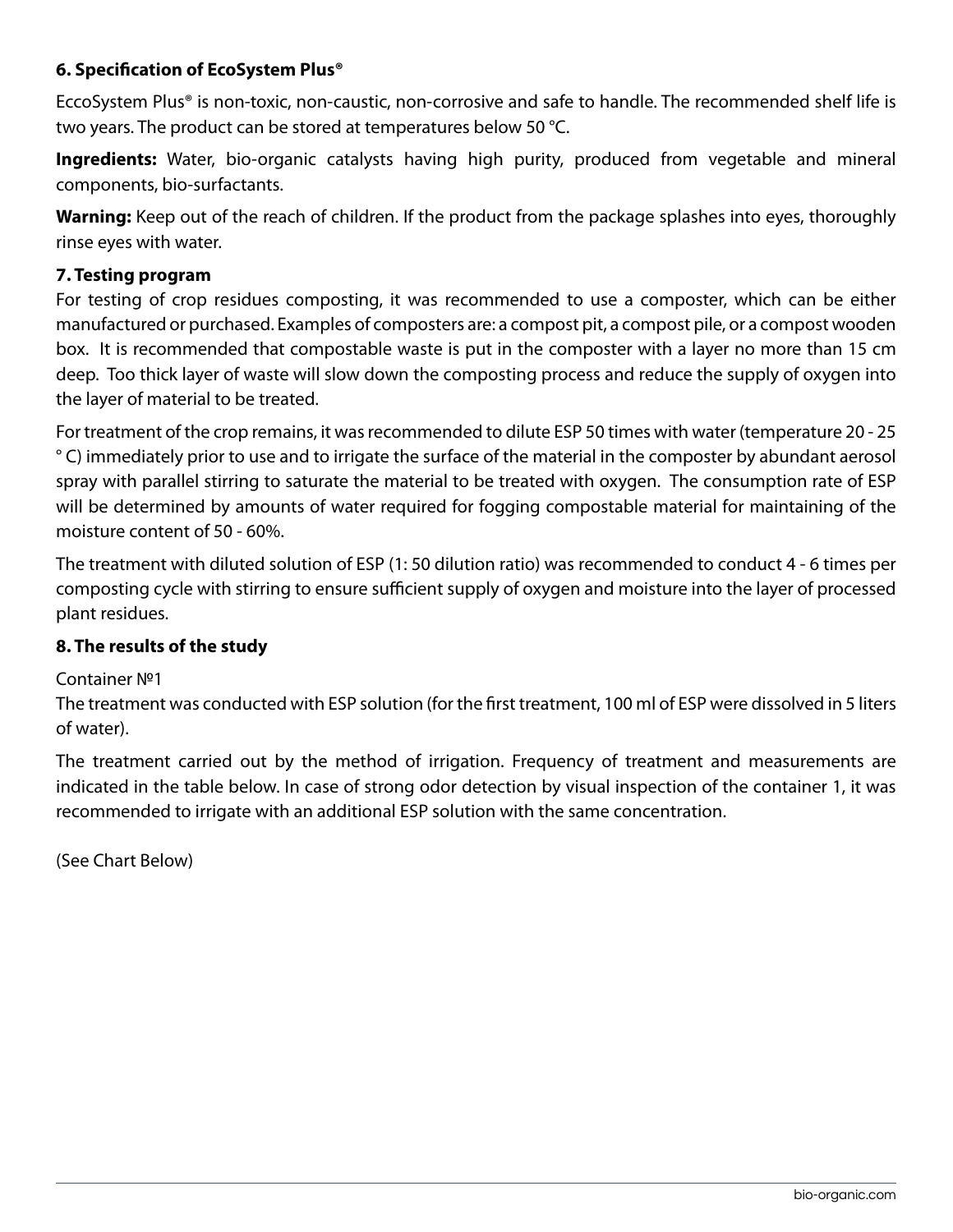|                                                                      | Dates of treatment and measurements                      |                                                                                                                                                                             |                                                                                                                                  |                                                                                                                                                                                                                                                               |  |
|----------------------------------------------------------------------|----------------------------------------------------------|-----------------------------------------------------------------------------------------------------------------------------------------------------------------------------|----------------------------------------------------------------------------------------------------------------------------------|---------------------------------------------------------------------------------------------------------------------------------------------------------------------------------------------------------------------------------------------------------------|--|
|                                                                      | March 30, 2015                                           | April 6, 2015                                                                                                                                                               | April 15, 2015                                                                                                                   | April 22, 2015                                                                                                                                                                                                                                                |  |
| The presence<br>of odor                                              | The scent of fresh<br>herbs                              | At the initial<br>examination there<br>was no smell                                                                                                                         | With stirring, a<br>strong smell of<br>hydrogen sulfide                                                                          | With stirring, a<br>strong smell of<br>hydrogen sulfide                                                                                                                                                                                                       |  |
| Visual<br>inspection                                                 | The waste of fresh<br>greens                             | Green gets yellow,<br>has settled, and after<br>stirring, there was a<br>strong smell of rot.<br>After ESP treatment,<br>within some time, the<br>smell had<br>disappeared. | The liquid mass<br>with a strong smell<br>of hydrogen<br>sulfide. After ESP<br>treatment the smell<br>completely<br>disappeared. | The liquid mass<br>with a strong smell<br>of hydrogen sulfide.<br>After ESP treatment<br>the smell completely<br>disappeared.                                                                                                                                 |  |
| <b>ESP</b><br>concentration                                          | 100 ml of ESP in 5<br>liters of water<br>$(1:50$ ratio). | 20 ml of ESP in 1<br>liter of water<br>$(1:50$ ratio).                                                                                                                      | 20 ml of ESP in 1<br>liter of water (used<br>no more than 200<br>ml of solution for<br>spraying).                                | 20 ml of ESP in 1<br>liter of water (used<br>no more than 200 ml<br>of solution for<br>spraying).                                                                                                                                                             |  |
| The depth (H)<br>from the edge<br>of the<br>container to<br>compost. | $H = 45$ cm                                              | $H = 66$ cm                                                                                                                                                                 | Volume<br>measurement was<br>not conducted.                                                                                      | The wastes from the<br>container have been<br>placed on the filter<br>material (gauze) and<br>left for a day to<br>determine an<br>amount of "dry"<br>residue. After<br>weighing the "dry"<br>residue, a weight<br>was 6.5 kg. A<br>volume was 7.3<br>liters. |  |